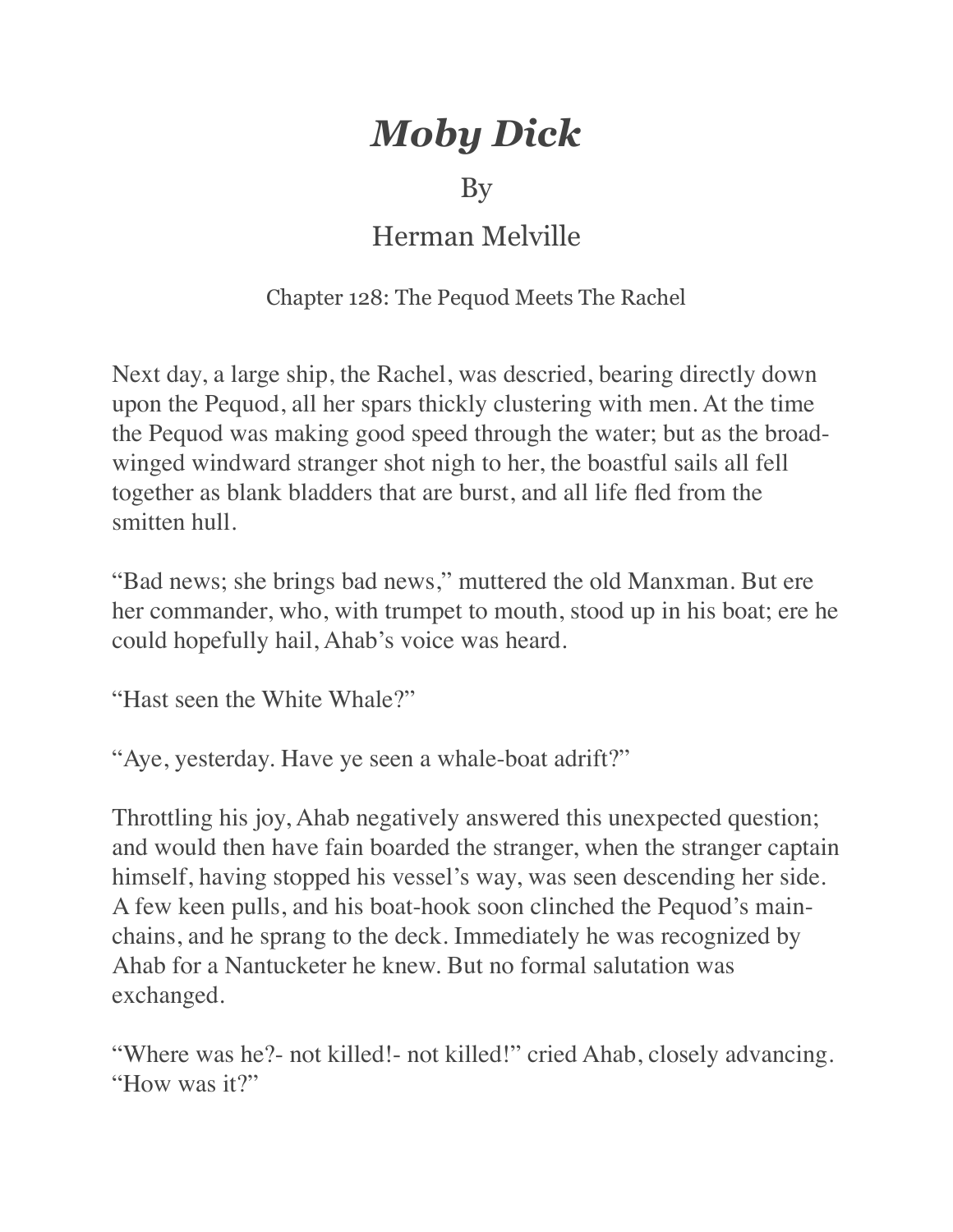It seemed that somewhat late on the afternoon of the day previous, while three of the stranger's boats were engaged with a shoal of whales, which had led them some four or five miles from the ship; and while they were yet in swift chase to windward, the white hump and head of Moby Dick had suddenly loomed up out of the water, not very far to leeward; whereupon, the fourth rigged boat- a reserved one- had been instantly lowered in chase. After a keen sail before the wind, this fourth boat- the swiftest keeled of all- seemed to have succeeded in fastening- at least, as well as the man at the mast-head could tell anything about it. In the distance he saw the diminished dotted boat; and then a swift gleam of bubbling white water; and after that nothing more; whence it was concluded that the stricken whale must have indefinitely run away with his pursuers, as often happens. There was some apprehension, but no positive alarm, as yet. The recall signals were placed in the rigging; darkness came on; and forced to pick up her three far to windward boatsere going in quest of the fourth one in the precisely opposite directionthe ship had not only been necessitated to leave that boat to its fate till near midnight, but, for the time, to increase her distance from it. But the rest of her crew being at last safe aboard, she crowded all sail- stunsail on stunsail- after the missing boat; kindling a fire in her try-pots for a beacon; and every other man aloft on the look-out. But though when she had thus sailed a sufficient distance to gain the presumed place of the absent ones when last seen; though she then paused to lower her spare boats to pull all around her; and not finding anything, had again dashed on; again paused, and lowered her boats; and though she had thus continued doing till daylight; yet not the least glimpse of the missing keel had been seen.

The story told, the stranger Captain immediately went on to reveal his object in boarding the Pequod. He desired that ship to unite with his own in the search; by sailing over the sea some four or five miles apart, on parallel lines, and so sweeping a double horizon, as it were.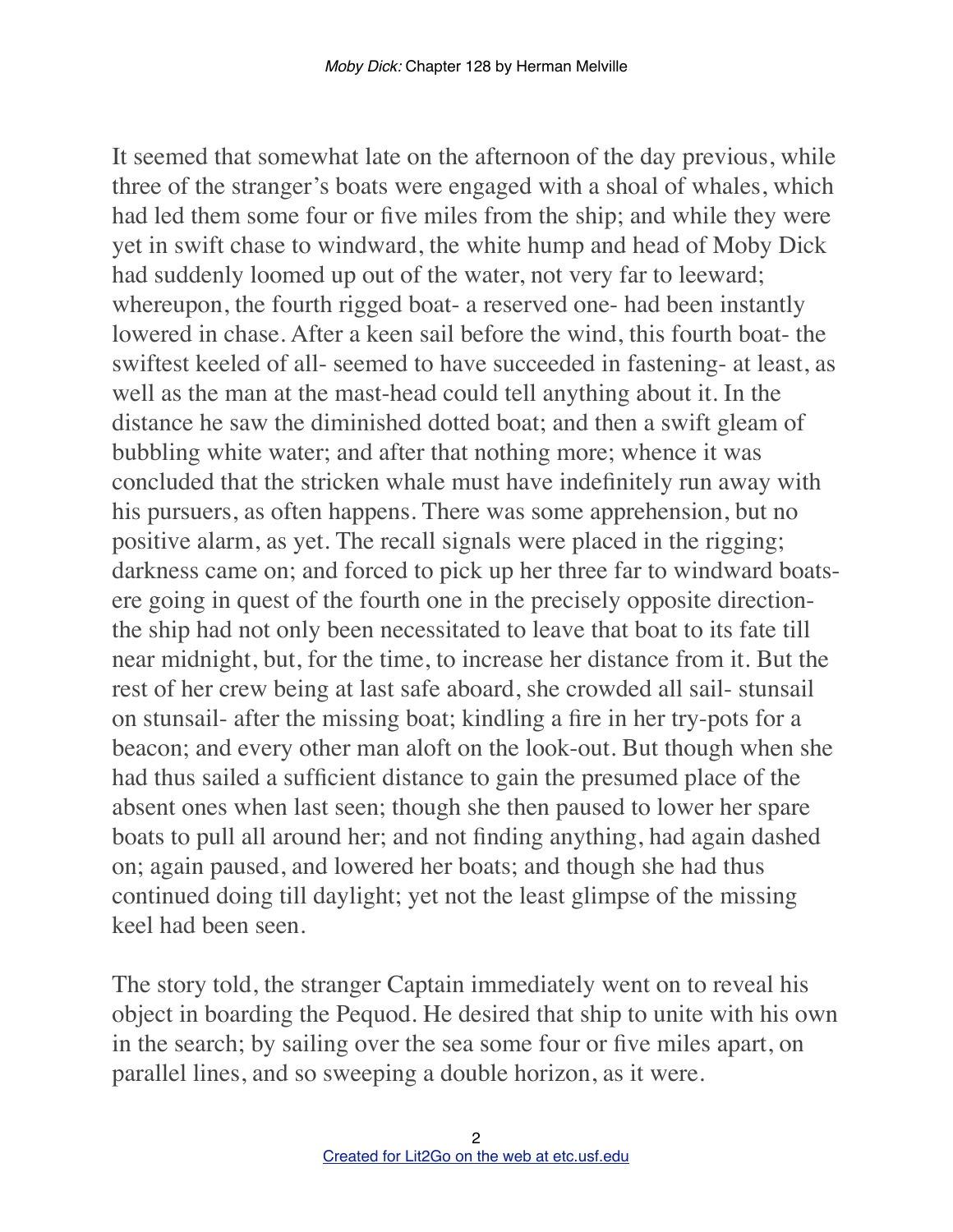"I will wager something now," whispered Stubb to Flask, "that some one in that missing boat wore off that Captain's best coat; mayhap, his watch- he's so cursed anxious to get it back. Who ever heard of two pious whale-ships cruising after one missing whale-boat in the height of the whaling season? See, Flask, only see how pale he looks-pale in the very buttons of his eyes- look- it wasn't the coat- it must have been the-"

"My boy, my own boy is among them. For God's sake- I beg, I conjure" here exclaimed the stranger Captain to Ahab, who thus far had but icily received his petition. "For eight-and-forty hours let me charter your ship- I will gladly pay for it, and roundly pay for it- if there be no other way- for eight-and-forty hours only- only that- you must, oh, you must, and you shall do this thing."

"His son!" cried Stubb, "oh, it's his son he's lost! I take back the coat and watch- what says Ahab? We must save that boy."

"He's drowned with the rest on 'em, last night," said the old Manx sailor standing behind them; "I heard; all of ye heard their spirits."

Now, as it shortly turned out, what made this incident of the Rachel's the more melancholy, was the circumstance, that not only was one of the Captain's sons among the number of the missing boat's crew; but among the number of the other boats' crews, at the same time, but on the other hand, separated from the ship during the dark vicissitudes of the chase, there had been still another son; as that for a time, the wretched father was plunged to the bottom of the cruellest perplexity; which was only solved for him by his chief mate's instinctively adopting the ordinary procedure of a whaleship in such emergencies, that is, when placed between jeopardized but divided boats, always to pick up the majority first. But the captain, for some unknown constitutional reason, had refrained from mentioning all this, and not till forced to it by Ahab's iciness did he allude to his one yet missing boy; a little lad, but twelve years old, whose father with the earnest but unmisgiving hardihood of a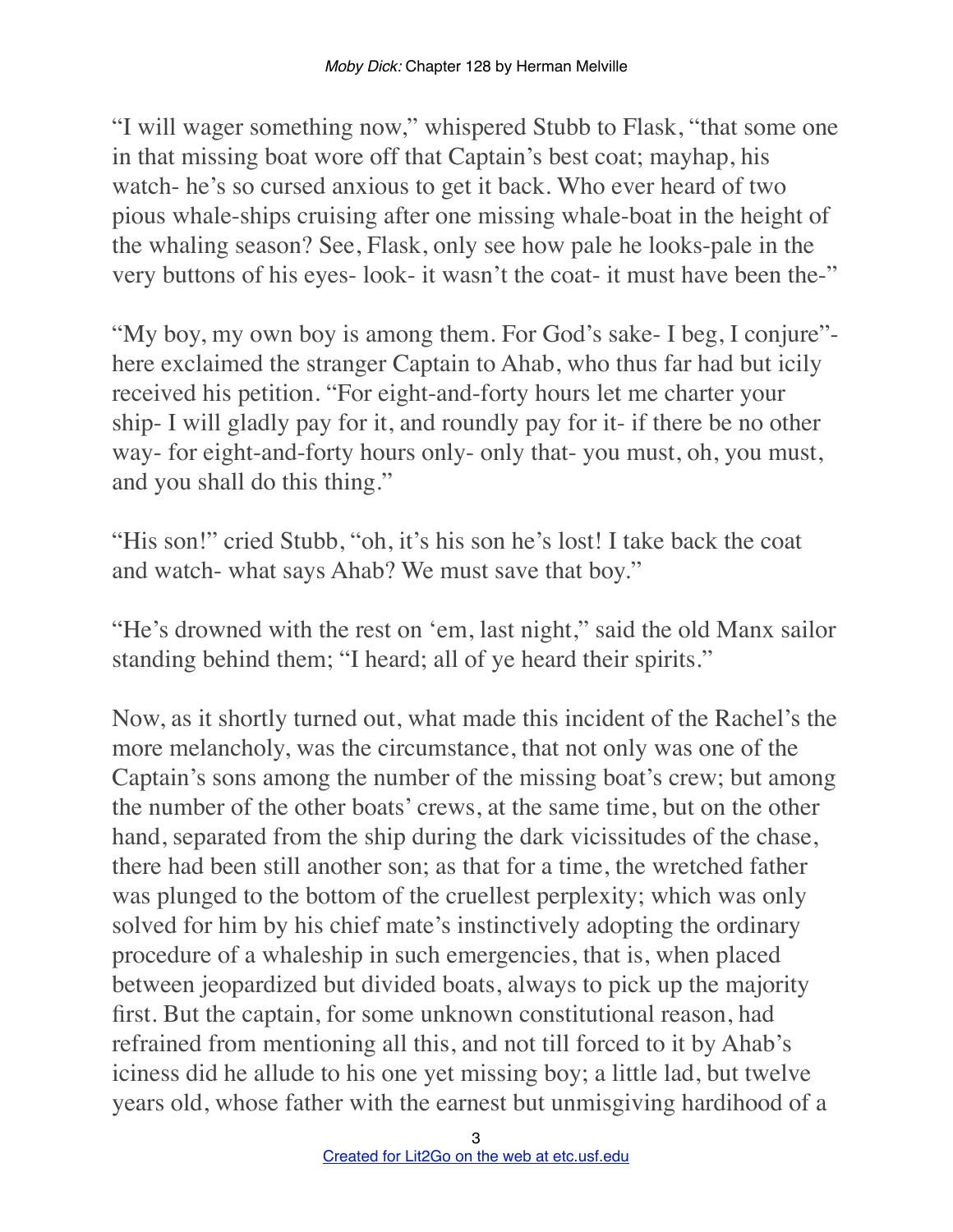Nantucketer's paternal love, had thus early sought to initiate him in the perils and wonders of a vocation almost immemorially the destiny of all his race. Nor does it unfrequently occur, that Nantucket captains will send a son of such tender age away from them, for a protracted three or four years' voyage in some other ship than their own; so that their first knowledge of a whaleman's career shall be unenervated by any chance display of a father's natural but untimely partiality, or undue apprehensiveness and concern.

Meantime, now the stranger was still beseeching his poor boon of Ahab; and Ahab still stood like an anvil, receiving every shock, but without the least quivering of his own.

"I will not go," said the stranger, "till you say aye to me. Do to me as you would have me do to you in the like case. For you too have a boy, Captain Ahab- though but a child, and nestling safely at home now- a child of your old age too- Yes, yes, you relent; I see it- run, run, men, now, and stand by to square in the yards."

"Avast," cried Ahab- "touch not a rope-yarn"; then in a voice that prolongingly moulded every word- "Captain Gardiner, I will not do it. Even now I lose time, Good-bye, good-bye. God bless ye, man, and may I forgive myself, but I must go. Mr. Starbuck, look at the binnacle watch, and in three minutes from this present instant warn off all strangers; then brace forward again, and let the ship sail as before."

Hurriedly turning, with averted face, he descended into his cabin, leaving the strange captain transfixed at this unconditional and utter rejection of his so earnest suit. But starting from his enchantment, Gardiner silently hurried to the side; more fell than stepped into his boat, and returned to his ship.

Soon the two ships diverged their wakes; and long as the strange vessel was in view, she was seen to yaw hither and thither at every dark spot,